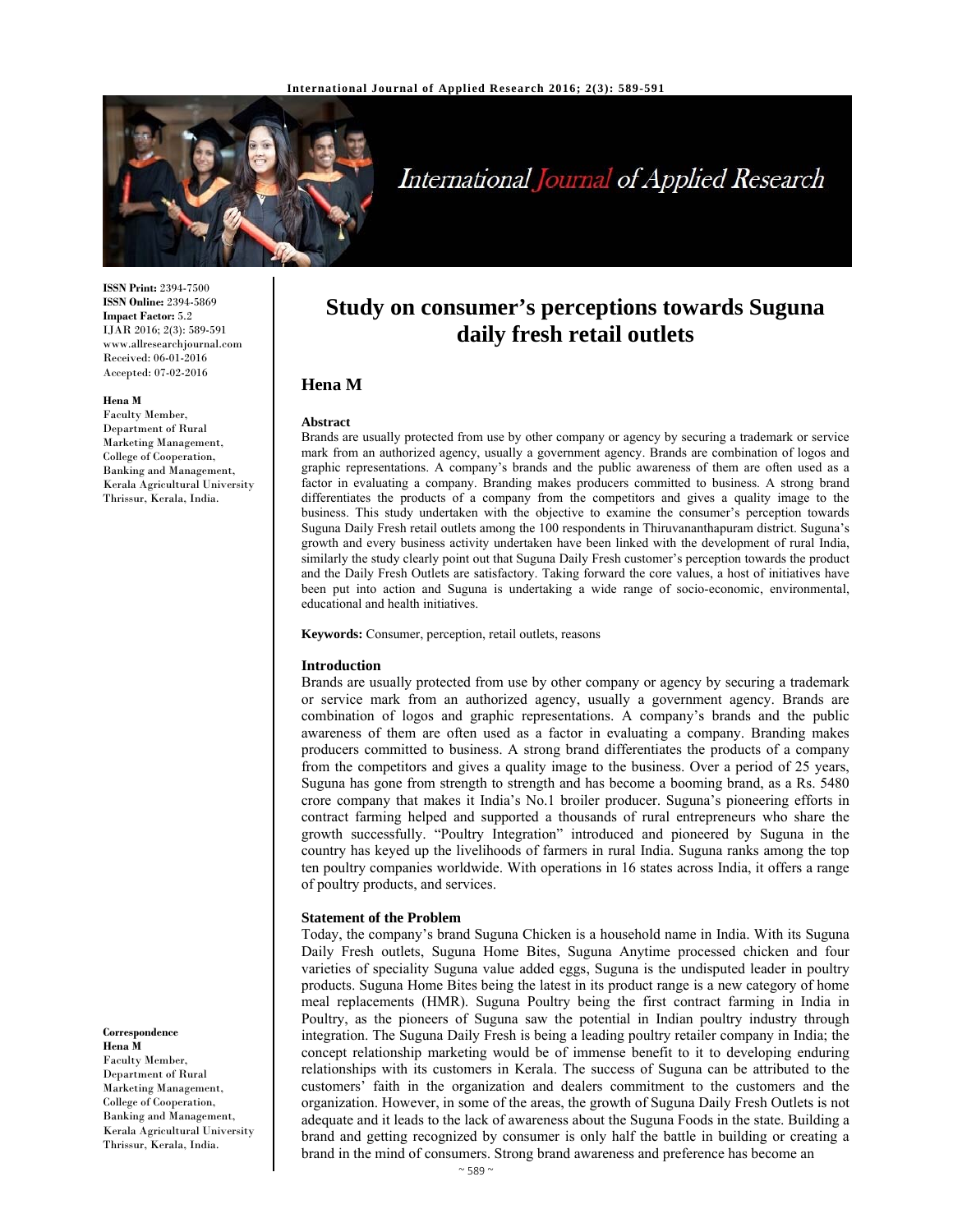Important factor that influences consumer's perceptions of a brand. Success in brand management rises from accepting and managing brand value correctly to produce strong attributes that will persuade consumers while making their choices. Hence, the study is to examine the consumer's perceptions towards Suguna Daily Fresh Retail Outlets in Thiruvananthapuram District and the study results will be supportive for the company in understanding the consumer perception about the brand and also useful to formulate expansion plans and maintaining the brand name called "Suguna" Foods.

#### **Review of Literature**

Aaker (1991) categorized brand equity into four dimensions: brand awareness, brand image, perceived quality and brand loyalty. He proposed brand equity as a set of brand assets and liabilities linked to a brand, its name and symbol add to o subtract from the value provided by a product or a service to a firm and or to the firms' customers.

Knapp (2000) defined brand equity as the totality of brand's perception, including the relative quality of products and services, financial performance, customer loyalty, satisfaction and overall esteem towards the brand. It was all about how consumers, customers, employees and all feel about the brand.

Inderhees *et al* (2004) carried out an empirical study to examine consumer satisfaction with meat and meat products supplied by specialty butcher shops in Germany. Customer's considerer the main advantages of visiting specialty shops rather than supermarkets to be product freshness, product quality and friendliness of staff. Overall results indicated the importance of product presentation and quality for customer satisfaction. Results are discussed with regard to possibilities for improving marketing strategies and attracting more customers to butchers' shops.

Verma (2008) stated that consumer's knowledge structure, or image or perceptions that a customer had about the brand operationally has constellation of knowledge structure in a consumer's mind that a brand manager needs to manage to achieve desired quality.

#### **Objectives of the Study**

 To examine the consumer perceptions towards Suguna Daily Fresh retail outlet.

### **Research Methodology**

The primary data was collected through a sample survey covering 100 respondents from Thiruvananthapuram district, by using a well-structured interview schedule. For the study, only home purpose purchasing customers were considered and samples were selected by means of simple random sampling procedure, from the eight Suguna Daily Fresh Outlets in Thiruvananthapuram district. Secondary data extracted from other published sources and the records and registers and website maintained by the company.

#### **Scope of the Study**

The study will help the company to examine consumer's perceptions towards Suguna Daily Fresh Retail Outlet and it will be helpful in strengthening brand of suguna foods and the daily fresh outlets in the Kerala market.

#### **Findings of the Study**

The preference and perception of the consumers about Suguna Daily Fresh retail outlet is discussed below:

**Table 1:** Frequency of Purchase of Suguna chicken products

| Time             | <b>Numbers</b> | Percentage $(\% )$ |
|------------------|----------------|--------------------|
| Weekly           | 60             | 60                 |
| Fortnightly      |                |                    |
| No Specific time |                |                    |
| Total            |                |                    |

Table. 1 indicates the frequency of purchase of Suguna chicken products by the sample respondents from the study area. 60 per cent of the customers are weekly purchasers, 31 per cent are purchasing fortnightly and for the remaining 9 per cent no specific time.

Decisions regarding the purchase of food items in households are normally taking by females in the family, an attempt has made to find out the influence for purchasing Suguna Chicken products. 51 per cent of respondents opined that husband influences the purchase decision while for 28 per cent wife influences the decision to purchase.

**Table 2:** Influence of Purchase decision of chicken Products

| <b>Purchase decision</b>          | <b>Number</b> | Percentage $(\% )$ |
|-----------------------------------|---------------|--------------------|
| Husband                           | 51            |                    |
| Wife                              | 28            | 28                 |
| Children                          |               |                    |
| Joint Decision (husband and wife) |               |                    |
| Mother, Father and Friends        |               |                    |
| Total                             |               |                    |

**Table 3:** Favourite day for purchase of chicken products

| <b>Favourite Day</b> | <b>Number</b> | Percentage (%) |
|----------------------|---------------|----------------|
| Saturday             | 19            |                |
| Sunday               | 58            | 58             |
| Other days           | 23            | 23             |
| Total                |               | 100            |

Table. 3 shows majority of the consumers (58 percent) expressed that their favorite day of purchasing chicken products is Sunday and for 23 per cent it is days other than Sunday and Saturday. Saturday is preferred by 19 percent of the consumers for purchasing chicken products. Most of the consumers considered chicken item as part of weekend meals, especially on holidays.

**Table 4:** Source of awareness of Suguna Daily Fresh products

| <b>Source of Awareness</b>   | <b>Number</b> | Percentage $(\% )$ |
|------------------------------|---------------|--------------------|
| Advertisement                | 12            | 12                 |
| Display                      | 16            | 16                 |
| Friends                      | 24            | 24                 |
| Location/ the retail outlets | 35            | 35                 |
| <b>Brand Image</b>           | 13            | 13                 |
| Total                        |               |                    |

After Suguna daily fresh outlet has opened in the locality, 35 percent of consumers got the awareness about Suguna Daily Fresh products, while for a 24 percent friends are their source of awareness. It is followed by Display at the outlet (16 percent), Brand image of Suguna (13 percent) and advertisement (12 percent) as the source of awareness for the consumers.